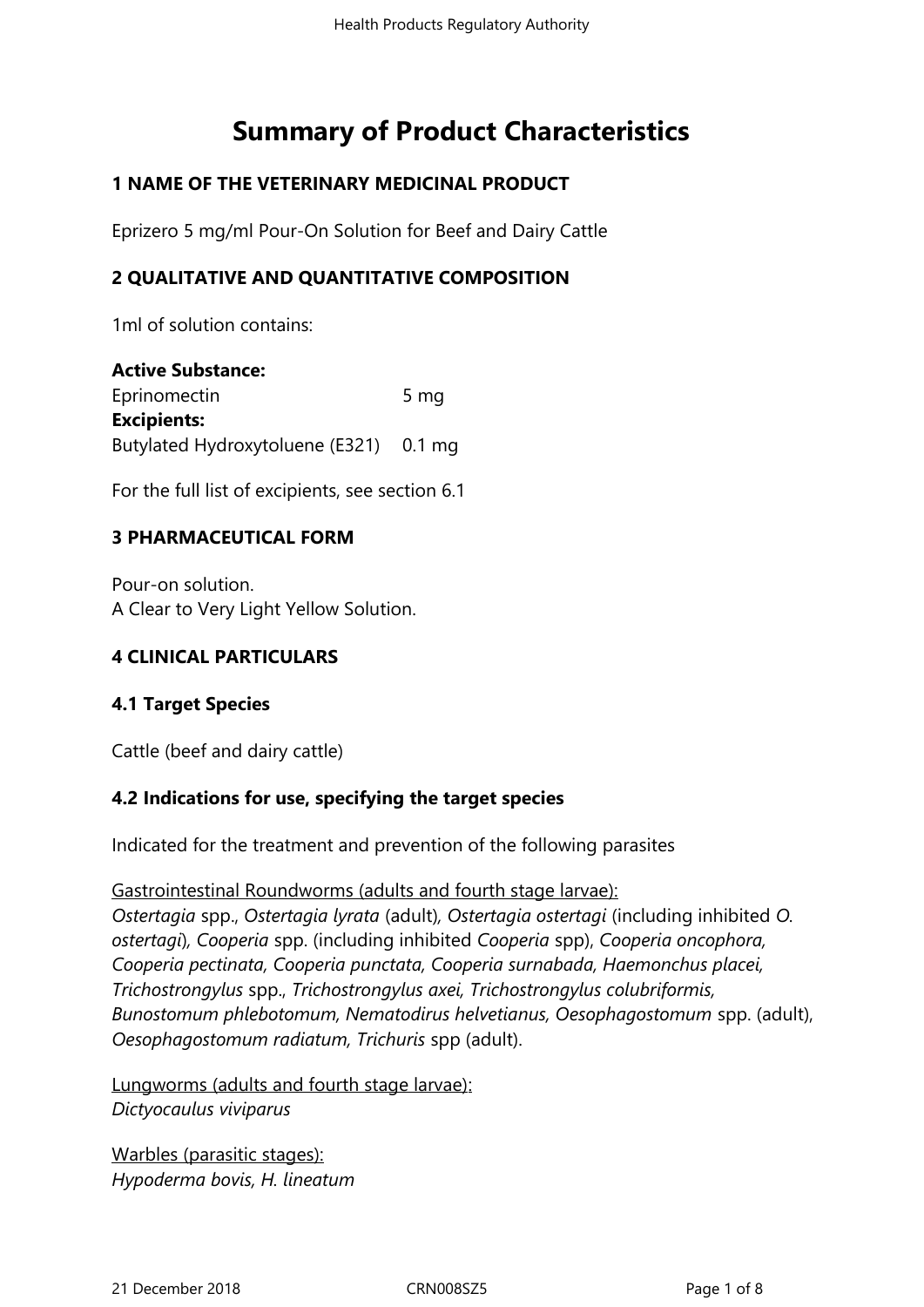# Mange Mites: *Chorioptes bovis, Sarcoptes scabiei* var *bovis*

Lice:

*Damalinia (Bovicola) bovis* (biting lice), *Linognathus vituli* (sucking lice), *Haematopinus eurysternus* (sucking lice), *Solenopotes capillatus* (sucking lice).

Horn Flies: *Haematobia irritans.*

# **Prolonged Activity**

Applied as recommended, the product prevents reinfections with:

| Parasite *               | <b>Prolonged Activity</b> |
|--------------------------|---------------------------|
| Dictyocaulus viviparus   | up to 28 days             |
| Ostertagia spp           | up to 28 days             |
| Oesophagostomum radiatum | up to 28 days             |
| Cooperia spp             | up to 21 days             |
| Trichostrongylus spp     | up to 21 days             |
| Haemonchusplacei         | up to 14 days             |
| Nematodirus helvetianus  | up to 14 days             |

\*The following parasite species are included within each of the relevant genera: *Ostertagia ostertagi, O. lyrata, Cooperia oncophora, C. punctata, C. surnabada, Trichostronglus axei, T. colubroformis*.

# **4.3 Contraindications**

This product is formulated only for topical application to beef and dairy cattle, including lactating dairy cattle. Do not use in other animal species. Do not administer orally or by injection.

Do not use in cases of hypersensitivity to the active substance(s) or to any of the excipient(s).

# **4.4 Special warnings for each target species**

If there is a risk for re-infestation, the advice of a veterinarian should be sought regarding the need for and frequency of repeat administration.

Care should be taken to avoid the following practices because they increase the risk of development of resistance and could ultimately result in ineffective therapy: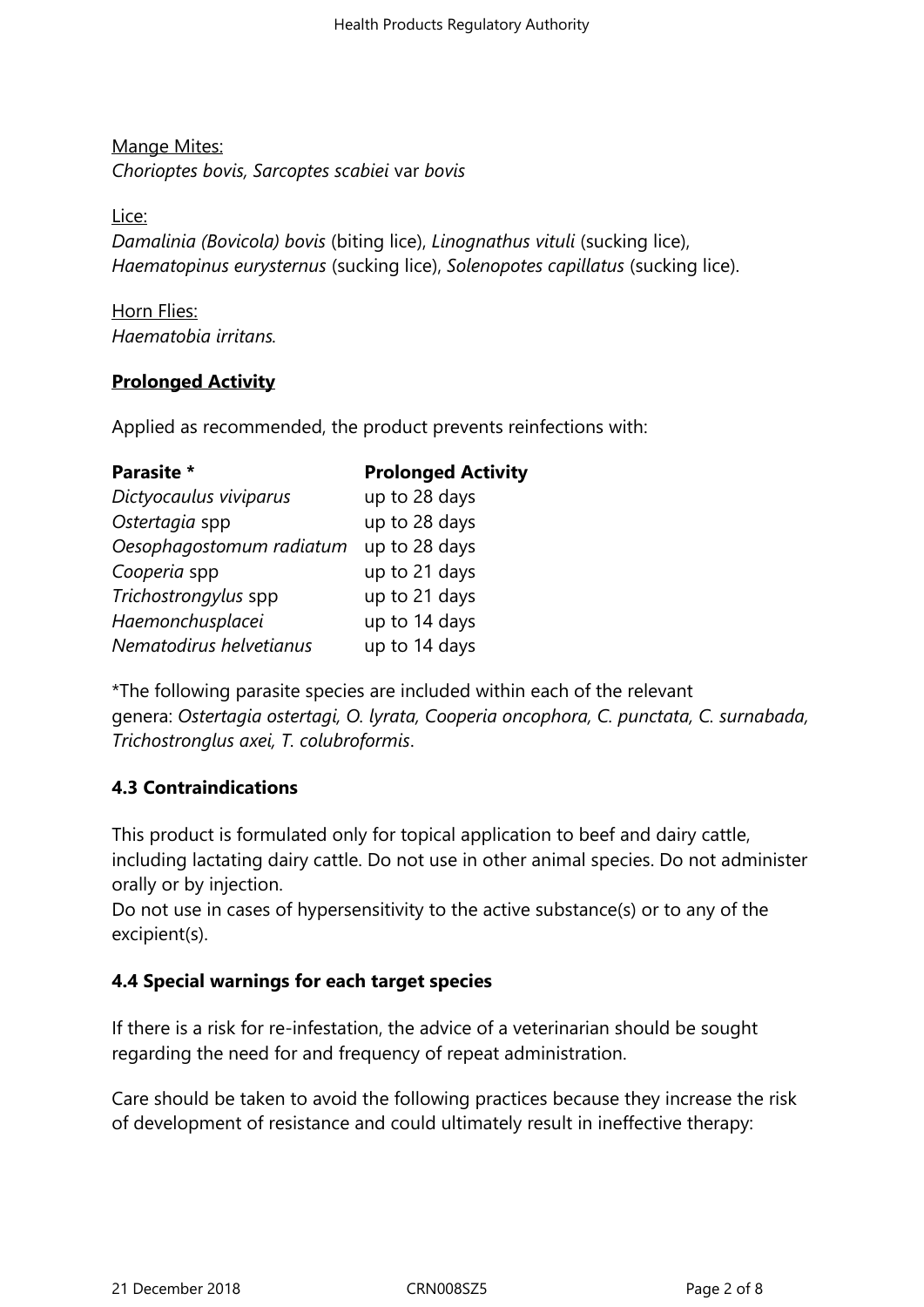- Too frequent and repeated use of anthelmintics from the same class, over an extended period of time.
- Underdosing, which may be due to underestimation of bodyweight, misadministration of the product, or lack of calibration of the dosing device (if any).

Suspected clinical cases of resistance to anthelmintics should be further investigated using appropriate tests (e.g. Faecal Egg Count Reduction Test). Where the results of the test(s) strongly suggest resistance to a particular anthelmintic, an anthelmintic belonging to another pharmacological class and having a different mode of action should be used.

To date no resistance to eprinomectin (a macrocyclic lactone) has been reported within the EU. However resistance to other macrocyclic lactones has been reported in parasite species in cattle within the EU. Therefore, use of this product should be based on local (regional, farm) epidemiological information about susceptibility of nematodes and recommendations on how to limit further selection for resistance to anthelmintics.

While mite and louse numbers decline rapidly following treatment, due to the feeding habits of the parasites, in some cases several weeks may be required for complete eradication.

For effective use, the product should not be applied to areas of the backline covered with mud or manure.

For the best results the product should be part of a program to control both internal and external parasites of cattle based on the epidemiology of these parasites

# **4.5 Special precautions for use**

Special precautions for use in animals

Not to be used in other species; avermectins can cause fatalities in dogs, especially Collies, Old English Sheepdogs and related breeds and crosses, and also in turtles/tortoises. The product should be applied only to healthy skin.

To avoid secondary reactions due to the death of Hypoderma larvae in the oesophagus or in the spine, it is recommended to administer the product at the end of warble fly activity and before the larvae reach their resting sites

Rainfall at any time before or after treatment will not affect the efficacy of the product.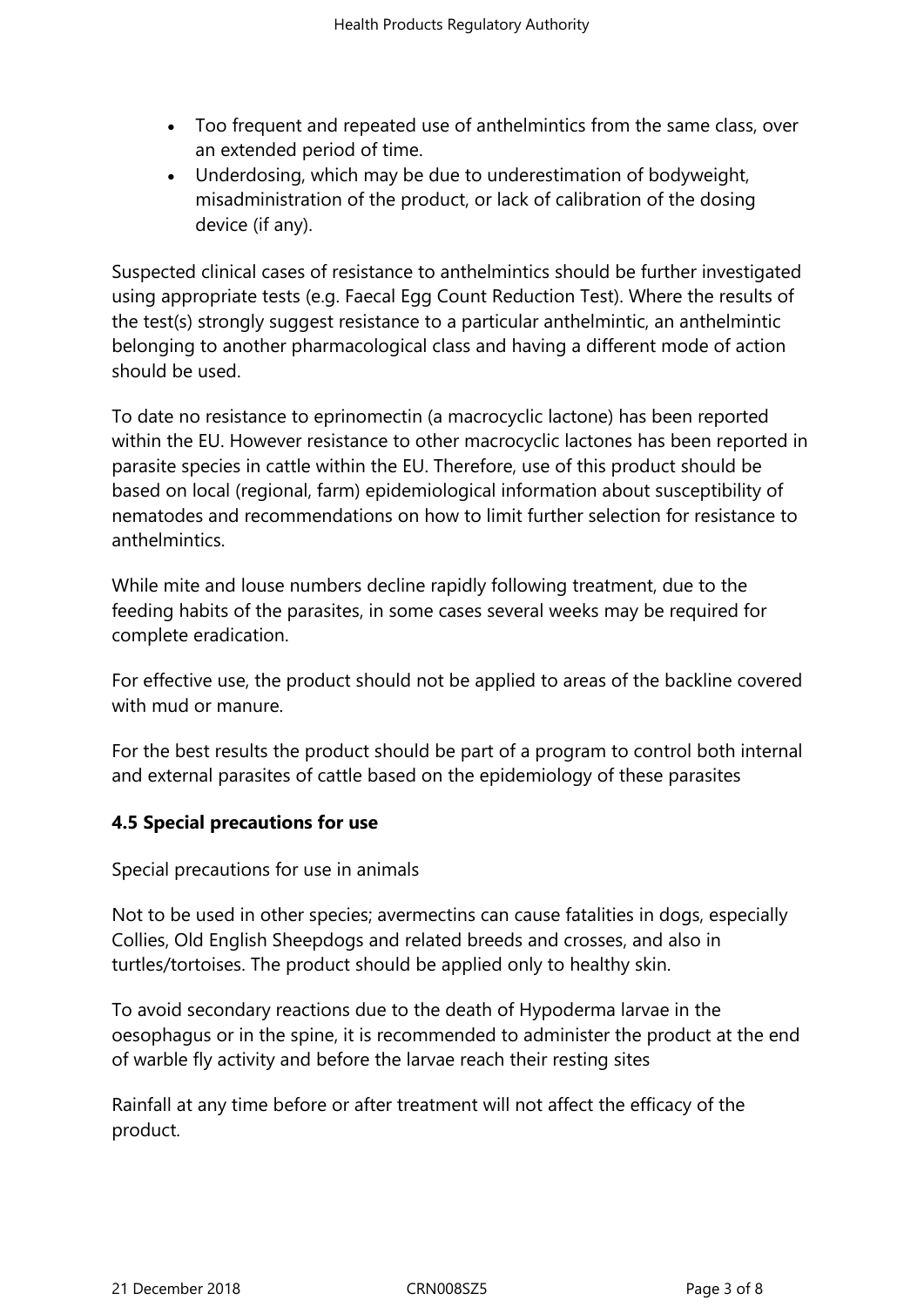Special precautions to be taken by the person administering the veterinary medicinal product to animals

This product may be irritating to human skin and eyes and may cause hypersensitivity.

Avoid skin and eye contact with the product during treatment and when handling recently treated animals.

Users should wear rubber gloves, boots and a waterproof coat when applying the product.

Should clothing become contaminated, remove as soon as possible and launder before re-use.

If accidental skin contact occurs, wash the affected area immediately with soap and water.

If accidental eye exposure occurs, flush eyes immediately with water.

This product may be toxic after accidental ingestion.

Avoid accidental ingestion of the product by hand to mouth contact.

Do not smoke, eat or drink while handling the product.

In the event of ingestion, wash out mouth with water and seek medical advice. Wash hands after use.

This product is flammable. Keep away from sources of ignition.

Inhalation of the product may cause irritation.

Use only in well ventilated areas or outdoors.

Other precautions

Eprinomectin is very toxic to dung fauna and aquatic organisms and may accumulate in sediments.

The risk to aquatic ecosystems and dung fauna can be reduced by avoiding too frequent and repeated use of eprinomectin (and products of the same anthelmintic class) in cattle.

The risk to aquatic ecosystems will be further reduced by keeping treated cattle away from water bodies for two to four weeks after treatment.

# **4.6 Adverse reactions (frequency and seriousness)**

In very rare cases application site reactions (i.e. alopecia) have been reported after the use of the veterinary medicinal product

The frequency of adverse reactions is defined using the following convention:

- very common (more than 1 in 10 animals treated displaying adverse reaction(s))

- common (more than 1 but less than 10 animals in 100 animals treated)
- uncommon (more than 1 but less than 10 animals in 1,000 animals treated)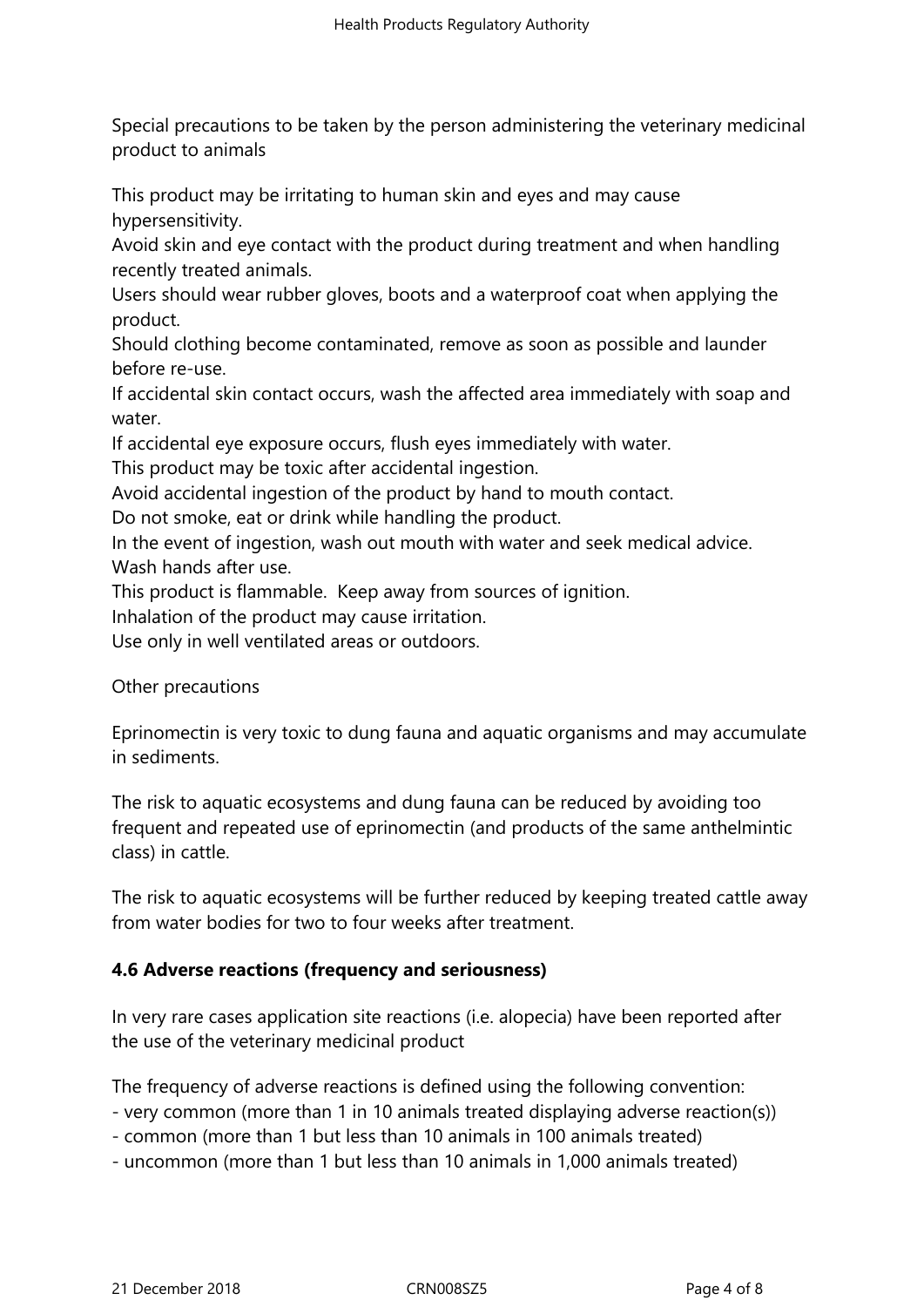- rare (more than 1 but less than 10 animals in 10,000 animals treated)
- very rare (less than 1 animal in 10,000 animals treated, including isolated reports).

### **4.7 Use during pregnancy, lactation or lay**

May be used in dairy cattle during all stages of lactation. Studies conducted at three times the recommended use level of 0.5 mg eprinomectin/kg b.w. had no adverse effect on breeding performance of cows or bulls.

## **4.8 Interaction with other medicinal products and other forms of interactions**

Since eprinomectin binds strongly to plasma proteins, this should be taken into account if it is used in association with other molecules having the same characteristics.

#### **4.9 Amounts to be administered and administration route**

Administer only by topical application at the dose rate of 1 ml per 10 kg of body weight, corresponding to the recommended dose rate of 0.5 mg eprinomectin per kg b.w. The product should be applied topically by pouring along the backline in a narrow strip extending from the withers to the tailhead.

To ensure administration of a correct dose, bodyweight should be determined as accurately as possible; accuracy of the dosing device (dosing cup or dosing gun delivery system) should be checked.

For external use. Pour-on use All the animals belonging to the same group should be treated at the same time

#### **4.10 Overdose (symptoms, emergency procedures, antidotes), if necessary**

In adult cattle, after administration of 5 times the recommended dose (2.5 mg eprinomectin/kg body weight), mild hair loss was observed. No other signs of toxicity were seen.

No antidote has been identified.

#### **4.11 Withdrawal period(s)**

Meat & offal: 10 days Milk: zero hours.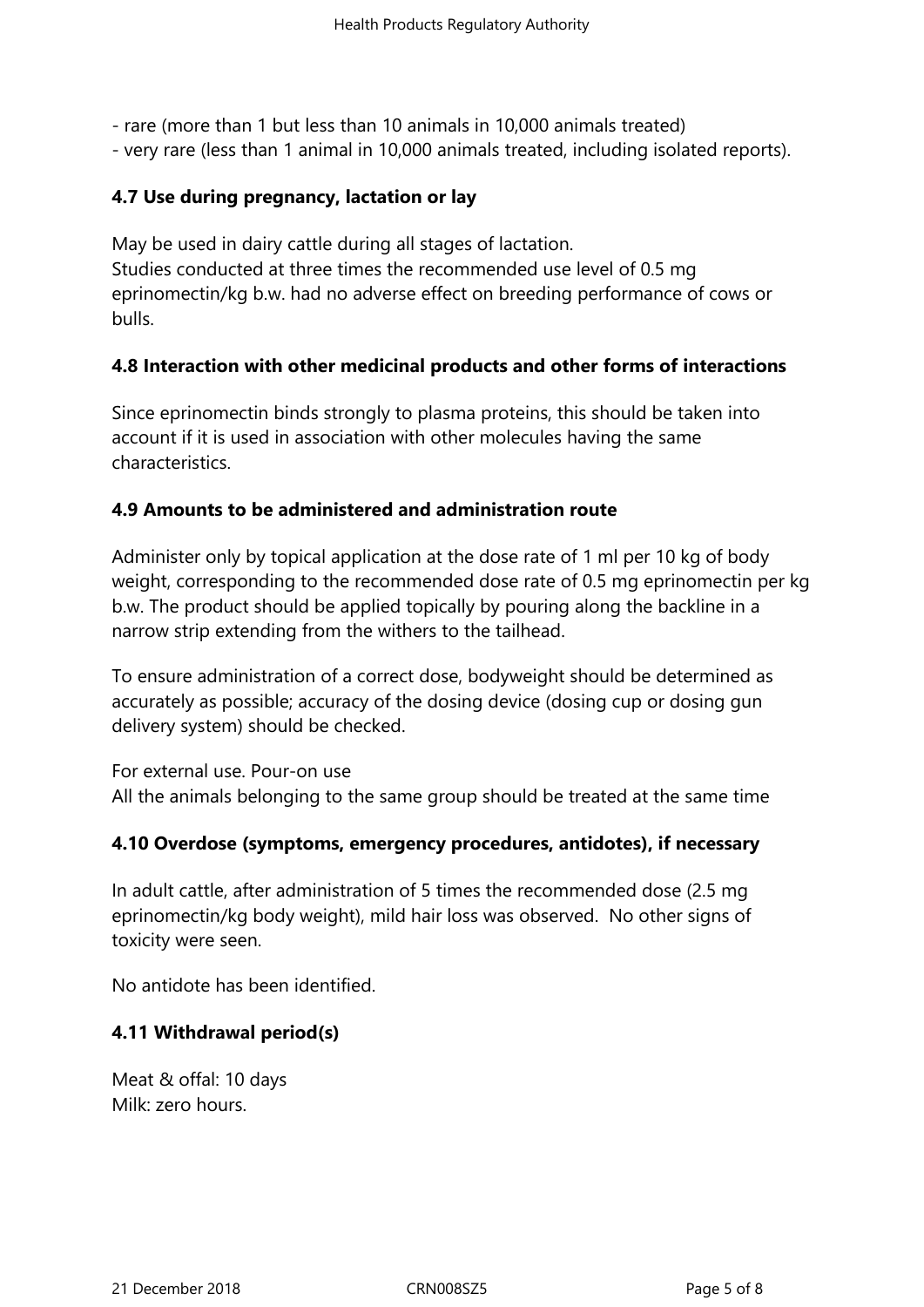# **5 PHARMACOLOGICAL or IMMUNOLOGICAL PROPERTIES**

**Pharmacotherapeutic group:** endectocides, macrocyclic lactones, avermectins. **ATC Vet Code:** QP54AA04

## **5.1 Pharmacodynamic properties**

## **Mode of action**

Eprinomectin is a member of the macrocyclic lactone class of endectocides. Compounds of the class bind selectively and with high affinity to glutamate-gated chloride ion channels which occur in invertebrate nerve or muscle cells. This leads to an increase in the permeability of the cell membrane to chloride ions with hyperpolarization of the nerve or muscle cell, resulting in paralysis and death of the parasite.

Compounds of this class may also interact with other ligand-gated chloride channels, such as those gated by the neurotransmitter gamma-aminobutyric acid (GABA).

The margin of safety for compounds of this class is attributable to the fact that mammals do not have glutamate-gated chloride channels; the macrocyclic lactones have a low affinity for other mammalian ligand-gated chloride channels, and they do not readily cross the blood-brain barrier.

# **5.2 Pharmacokinetic particulars**

The bioavailability of topically applied eprinomectin in cattle is about 30% with most absorption occurring by about 10 days after treatment. Eprinomectin is not extensively metabolized in cattle following topical administration. In all biological matrices, the B1a component of eprinomectin is the single most abundant residue.

Eprinomectin consists of the components  $B_{1a}$  ( $\geq$  90%) and  $B_{1b}$  ( $\leq$  10%) which differ by a methylene unit and is not extensively metabolized in cattle. Metabolites amount to approximately 10% of the total residues in plasma, milk, edible tissues and faeces.

The metabolism profile is nearly identical, qualitatively and quantitatively, in the above biological matrices and does not change significantly with time after administration of eprinomectin. The percent contribution of  $B_{1a}$  and  $B_{1b}$  to the overall metabolite profile remains constant. The ratio of the two drug components in the biological matrices is identical to that in the formulation demonstrating that the two eprinomectin components are metabolized with nearly equal rate constants. Since the metabolism and the tissue distribution of the two components are quite similar, the pharmacokinetics of the two components would be also similar.

Eprinomectin is strongly linked to plasma proteins (99%). Faeces is the major route of elimination.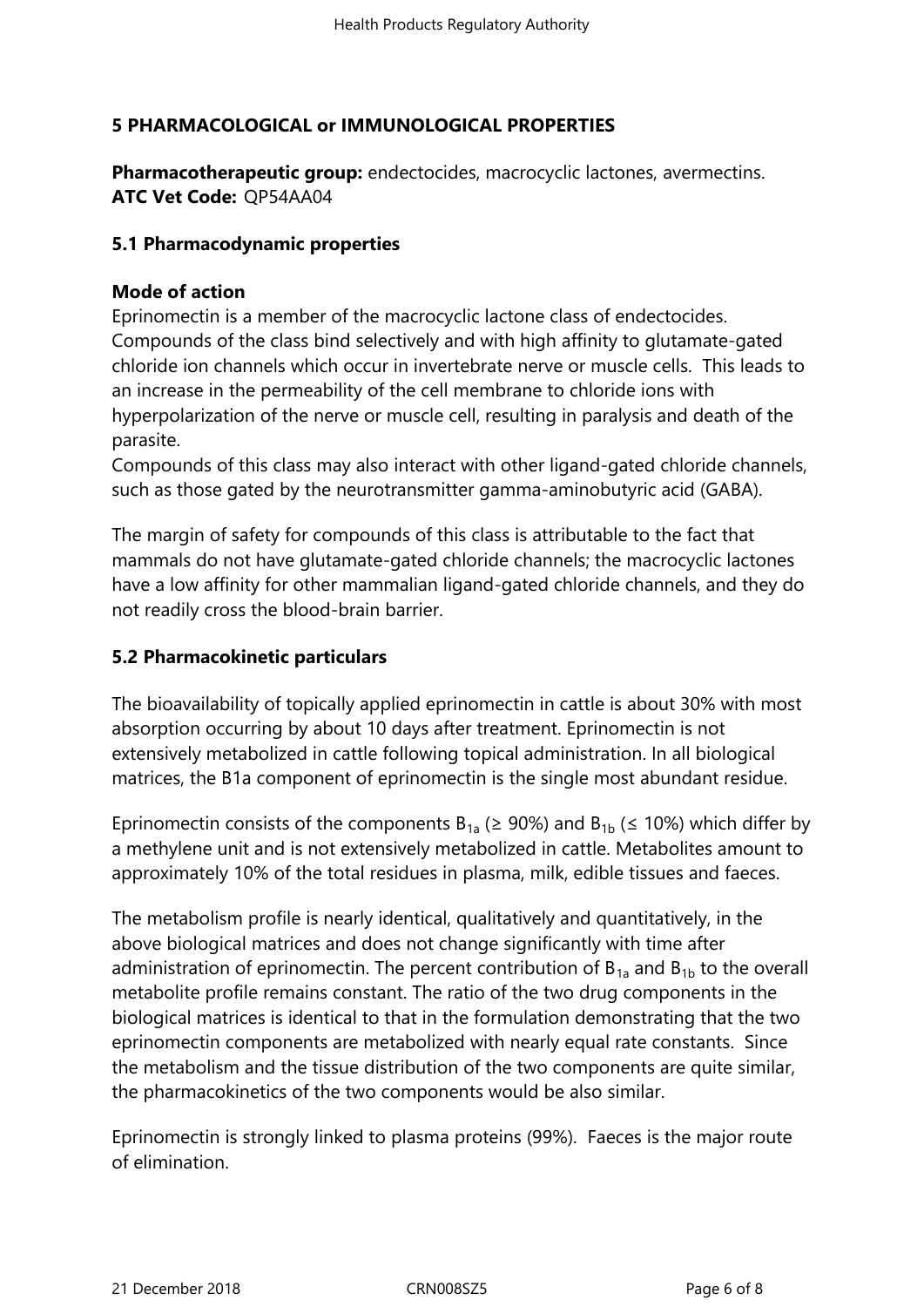# **5.3 Environmental properties**

Like other macrocyclic lactones, eprinomectin has the potential to adversely affect non-target organisms. Following treatment, excretion of potentially toxic levels of eprinomectin may take place over a period of several weeks. Faeces containing eprinomectin excreted onto pasture by treated animals may reduce the abundance of dung feeding organisms which may impact on the dung degradation. Eprinomectin is very toxic to aquatic organisms and may accumulate in sediments.

# **6 PHARMACEUTICAL PARTICULARS**

# **6.1 List of excipients**

Butylated Hydroxytoluene (E321) Cetearyl Ethylhexanoate and Isopropyl Myristate Propylene Glycol Dicaprylocaprate Denatonium Benzoate Isopropyl Alcohol

## **6.2 Major incompatibilities**

None known.

# **6.3 Shelf-life**

Shelf-life of the veterinary medicinal product as packaged for sale: 2 years. Shelf-life after first opening the immediate packaging: 3 months

#### **6.4 Special precautions for storage**

Do not store above 30°C. Keep container in the outercarton. Protect from light.

# **6.5 Nature and composition of immediate packaging**

Translucent 250 mL and 1L HDPE containers with integral squeeze measure pour system and white HDPE screw caps. White 1L, 2.5L and 5L HDPE backpacks and white polypropylene screw caps.

Not all packs sizes may be marketed.